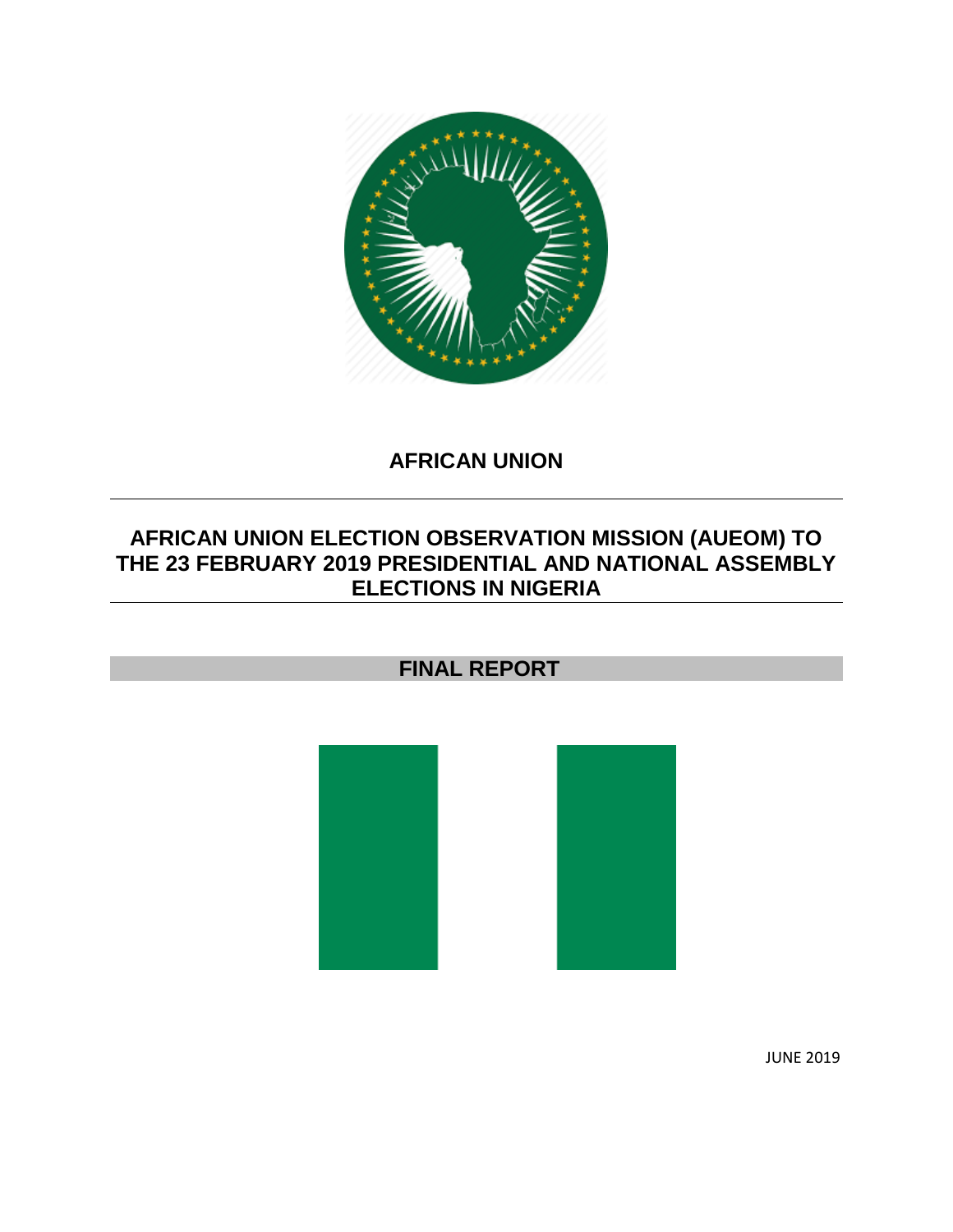# **Table of Contents**

| II.  |  |
|------|--|
| (a)  |  |
| (b)  |  |
| (c)  |  |
| (d)  |  |
| (e)  |  |
| (f)  |  |
| (g)  |  |
| (h)  |  |
| III. |  |
| (a)  |  |
| (b)  |  |
| (c)  |  |
| IV.  |  |
| (a)  |  |
| (b)  |  |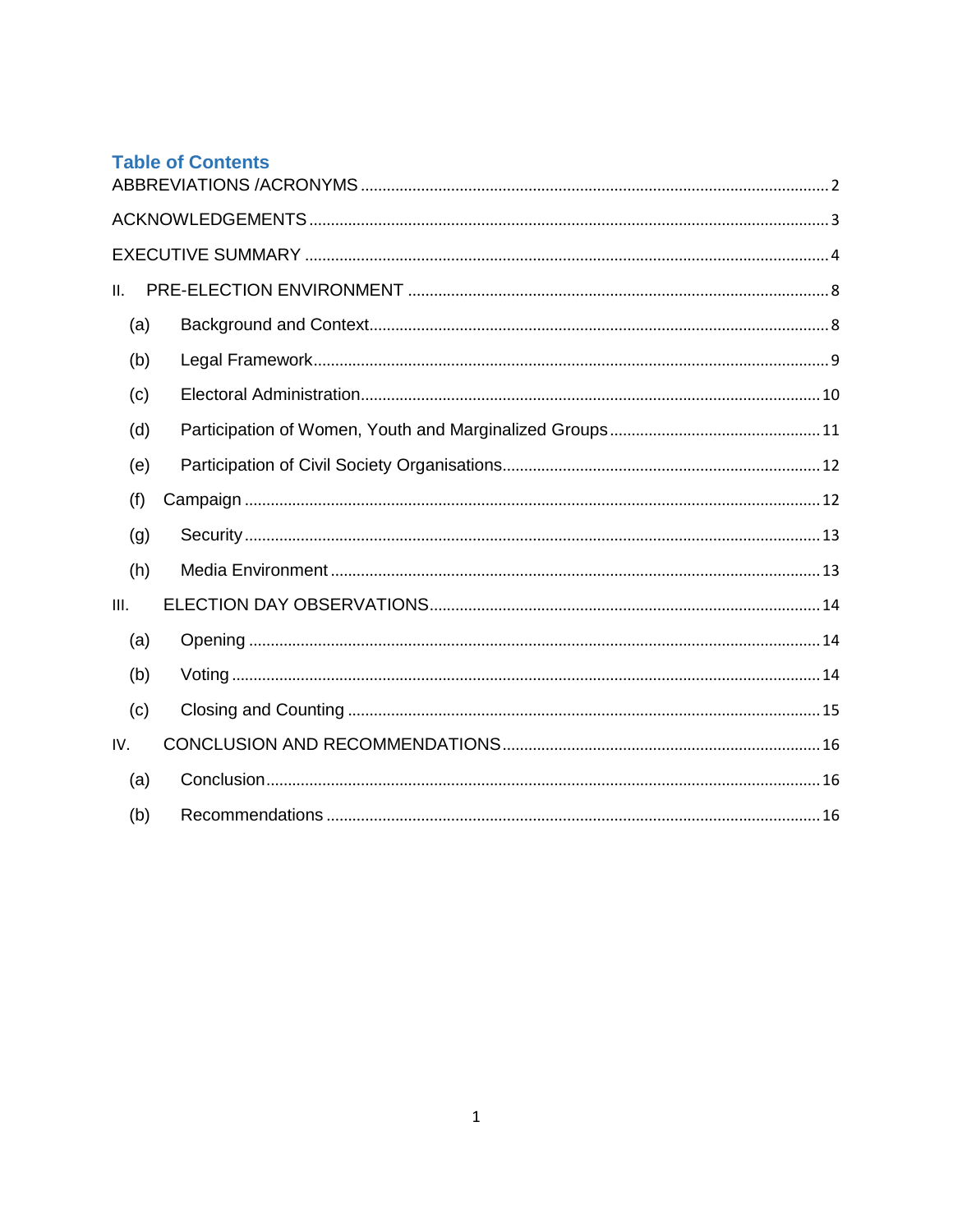# <span id="page-2-0"></span>**ABBREVIATIONS /ACRONYMS**

| <b>ACDEG</b>  | African Charter on Democracy, Elections and Governance   |
|---------------|----------------------------------------------------------|
| <b>APC</b>    | <b>All Progressive Congress</b>                          |
| <b>AU</b>     | <b>African Union</b>                                     |
| <b>AUC</b>    | <b>African Union Commission</b>                          |
| <b>AUEOM</b>  | <b>African Union Election Observer Mission</b>           |
| <b>CDD</b>    | Centre for Democracy and Development                     |
| <b>CSOs</b>   | <b>Civil Society Organisations</b>                       |
| <b>ECOWAS</b> | <b>Economic Community of West African States</b>         |
| <b>EMBs</b>   | <b>Election Management Bodies</b>                        |
| <b>HoR</b>    | <b>House of Representative</b>                           |
| <b>ICCES</b>  | Inter-Agency Consultative Committee on Election Security |
| <b>ICCPR</b>  | International Covenant on Civil and Political Rights     |
| <b>INEC</b>   | Independent National Electoral Commission (INEC)         |
| <b>NGP</b>    | <b>National Gender Policy</b>                            |
| <b>PAP</b>    | <b>Pan-African Parliament</b>                            |
| <b>PDP</b>    | People's Democratic Party                                |
| <b>PRC</b>    | <b>Permanent Representatives Committee</b>               |
| <b>PWDs</b>   | <b>Persons with Disabilities</b>                         |
| <b>SCRs</b>   | <b>Smart Card Readers</b>                                |
| <b>SHoA</b>   | <b>State House of Assembly</b>                           |
| <b>STO</b>    | <b>Short-Term Observation</b>                            |
| <b>WSR</b>    | <b>Women Situation Room</b>                              |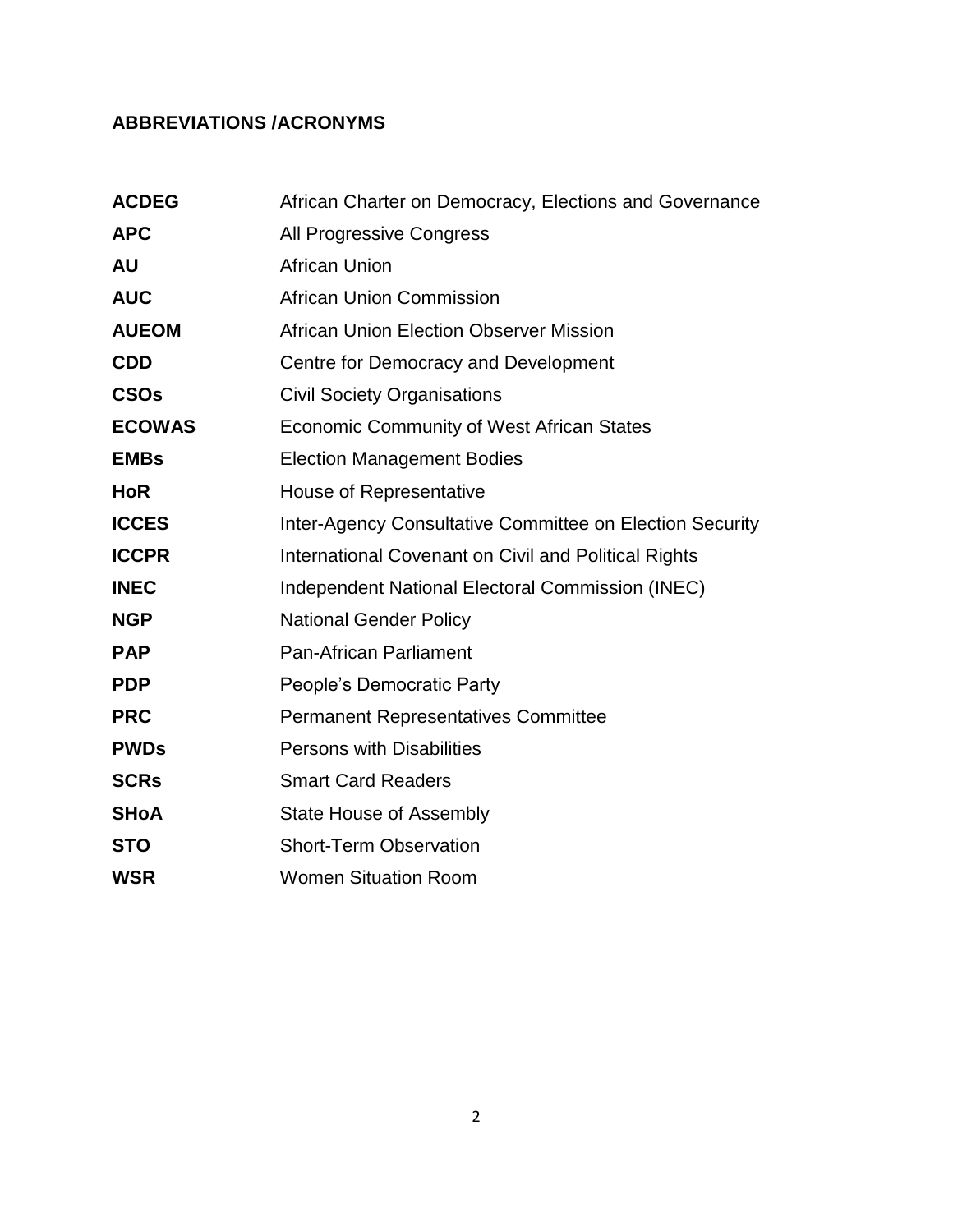# <span id="page-3-0"></span>**ACKNOWLEDGEMENTS**

The African Union Election Observation Mission (AUEOM) to Nigeria's 2019 Presidential and National Assembly Elections is grateful for the support it received from various institutions, stakeholders and individuals that ensured its success.

The Mission expresses appreciation to the Government of the Federal Republic of Nigeria and the Independent National Electoral Commission (INEC) for extending an invitation to the African Union (AU) to observe the elections. This invitation clearly demonstrated their openness and willingness to subject their electoral process to regional and international scrutiny.

The Mission also expresses its gratitude to the Head of Mission, His Excellency Hailemariam Desalegn Boshe, former Prime Minister of the Federal Democratic Republic of Ethiopia and Her Excellency Minata Samate Cessouma, the AU Commissioner for Political Affairs for their guidance and leadership of the AUEOM.

The AUEOM acknowledges the contribution of all its dedicated observers drawn from various African countries and institutions who were deployed to various States within Nigeria some of which were faced with security threats.

Finally, the AUEOM would not have succeeded in meeting its objectives without the devotion and commitment of the coordination team from the African Union Commission (AUC) that provided technical and administrative support to the Mission.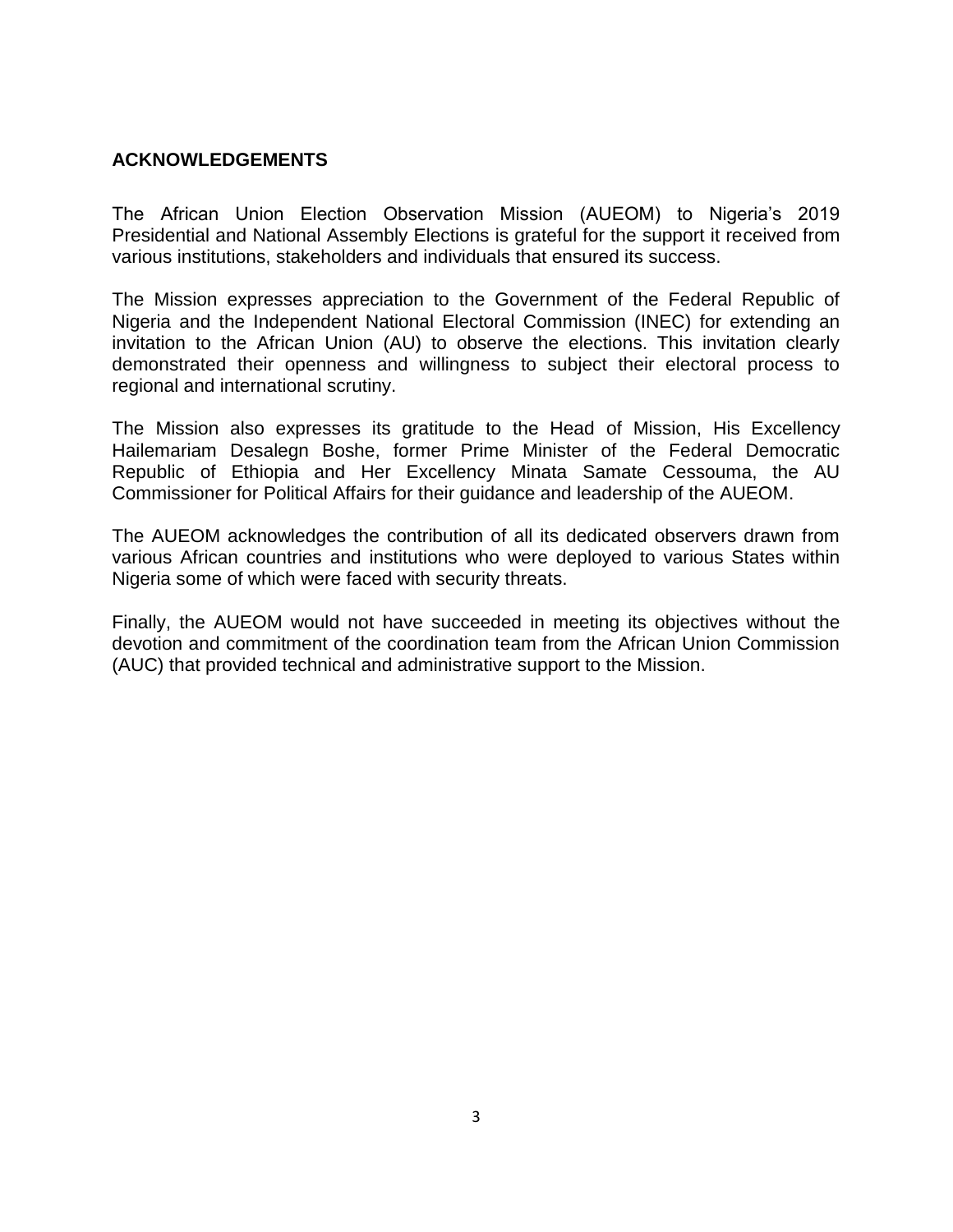#### <span id="page-4-0"></span>**EXECUTIVE SUMMARY**

Nigerians went to the polls on February 23, 2019 to elect their President and Members of the National Assembly. These were the sixth successive elections since the end of military rule and a return to multi-party democracy in 1999. They thus offered a unique opportunity for the country to consolidate gains made in its democratic efforts.

The AU participated in the elections following an invitation from the INEC. The Mission comprised (4) core team members and fifty (50) short-term observers drawn from AU institutions and member states. It was led by His Excellency Hailemariam Desalegn Boshe, former Prime Minister of Ethiopia, and was assisted by Her Excellency Minata Samate Cessouma, the AU Commissioner for Political Affairs.

The Mission noted that the political space for electoral participation and competition had significantly broadened. At 84 Million, registered voters marked a 25% increase from the 2015 elections. Disappointingly, only 34.75% turned out to vote compared to 44% in the previous elections. Although there were seventy-three (73) candidates in the presidential race, the contest was largely considered to be between the two dominant parties, the PDP and APC.

The Mission observed that, despite security concerns in some parts of the country (particularly in the North East, South-South and Middle Belt regions), the elections took place within an open political environment and were generally peaceful. It was not possible to verify whether the reported isolated incidents of violence were electionrelated or mere banditry.

This report presents the final and overall assessment of the conduct of the February 23, 2019 elections. Based on its assessment, the Mission made the following conclusions:

While the electoral legal framework is generally conducive for conduct of credible democratic elections, it has some limitations, which could be strengthened for enhanced democratic elections. These include the lack of a provision for a definite election date, leaving the INEC with large latitude in choosing the date. The Mission further observed that the legal framework provides for postponement of elections in certain cases but bemoans the fact that there is no period indicated for the postponed elections to be conducted.

Other than the logistical challenges, which led to the postponement of the elections, barely five hours before opening of the polls, all other stages of the electoral process had been carried out in line with the electoral calendar. Although a setback to both the INEC and voters, the Mission further noted that the postponement of the elections was in line with good electoral practice. This was because the logistical challenges would very likely have resulted in shortage or non-availability of polling materials thereby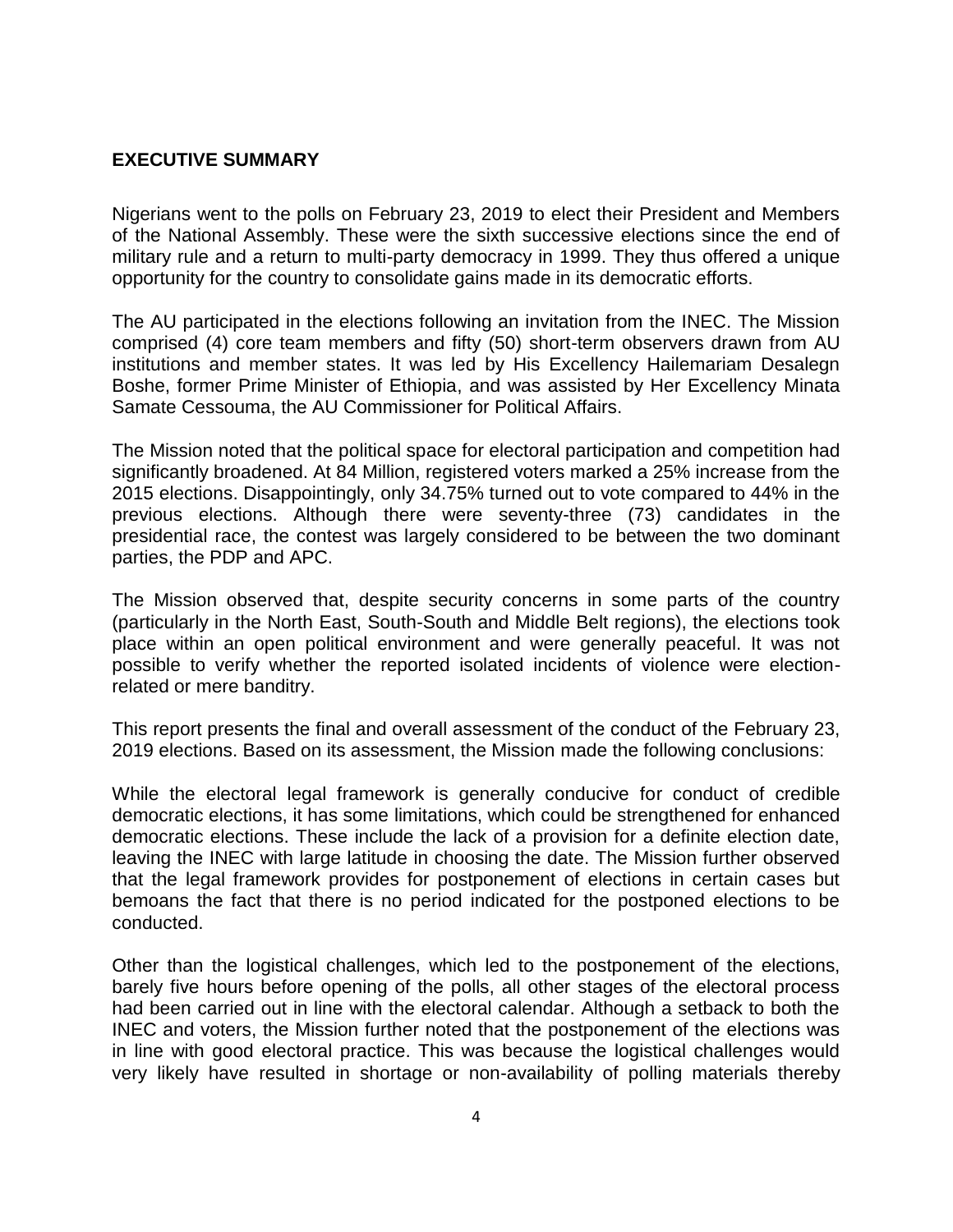undermining INEC's competence to deliver a credible election. It would have ultimately impacted on the acceptability of the elections.

Despite Nigeria's commitment to international and regional treaties on promoting political and electoral participation of women as well as a Constitution that guarantees equality of all citizens, the Mission noted that the legal framework lacks specific provisions to address and enhance political inclusion of women. While women recorded high numbers of registered voters at 47.14%, their participation as candidates remained low. Female candidates represented only 11.36% of nominated candidates across the various elective seats. The Mission was however pleased to observe a commendable representation of women as polling staff (50%), citizen observers (45%) and party agents (12%).

There were efforts aimed at enhancing inclusive political participation for the youth and Persons with Disabilities (PWDs). Specifically, the AUEOM commended the passage into law of the "Not Too Young to Run" bill which lowered the minimum age requirement for vying for elective offices thus allowing more youths to participate in the electoral process. INEC ensured inclusion of the PWDs through adoption of a Framework on Access and Participation of PWDs, provision of magnifying glasses for visually impaired and posters for those with hearing impairments.

The media in Nigeria is diverse and largely accessible. However, the misuse of social media in propagating misinformation about the electoral process and the contestants has implications for the country's democracy, peace and stability.

All observed voting points opened late, with an average delay of over an hour. This was coupled with reported incidents of lack of essential election materials including ballot boxes and papers, Smart Card Readers (SCRs) and copies of the voters register. Despite these challenges, the AUEOM observers reported a peaceful environment outside the polling units.

Domestic observers, party agents and international observers had easy access to the polling units and were allowed to undertake their duties without interference. It was however reported that voting points were not easily accessible to PWDs in over 80% of visited points.

Polling, closing and counting operations were generally well administered. Polling staff adhered to the prescribed procedures in over 80% of visited polling units.

In view of its findings, the AUEOM made the following key recommendations:

#### *The Government:*

▪ Consider electoral reforms by amending the Elections Law to include the following:(a) Compulsory use of smart card reader electronic transmission of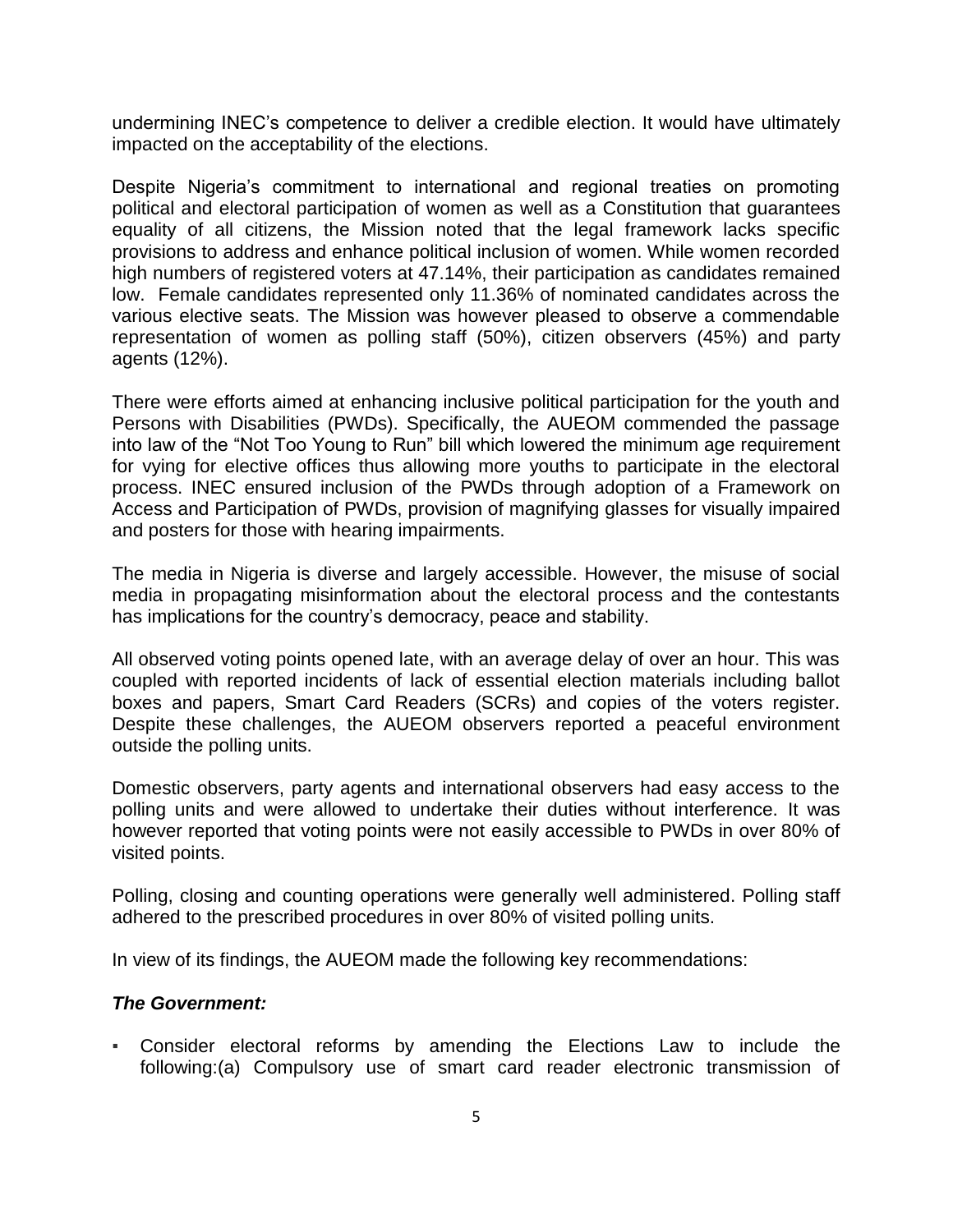results;(b) Limitations on election campaign finance; and (c) Reduction in the cost of nomination for political candidates particularly women.

#### *The Independent National Electoral Commission:*

- Conduct a comprehensive and participatory post-election audit to identify challenges in the administration of the 2019 elections and develop measures to address them;
- Formulate a regulation that would guide the development of logistics plan far in advance for the timely delivery of election materials to the States in order to avoid the constant postponement of elections closer to set election date which contributes to voter apathy; and
- Develop a communication strategy that would engage citizens proactively in determining what news posted on social media are credible or fake.

# *Political Parties:*

- **•** Institute democratic reforms in the programs and activities of political parties that would allow for increased participation of women and youth as candidates;
- Consider strengthening the engagement with the youth leveraging the "Not too young to run" Act for a more active involvement in electoral processes given that more than half of the registered voters are youth; and
- Remain active and engaged with the democratic process by contributing to public discourse on major governance issues taking place in the country.

#### *Civil Society Organizations:*

- In collaboration with political parties, develop a civic education program to engage young people to become better prepared to participate in the electoral process as candidates taking advantage of the "Not too young to run" Act; and
- Remain engaged with the governance process by monitoring the political and democratic processes and advancing and advocating for electoral reforms.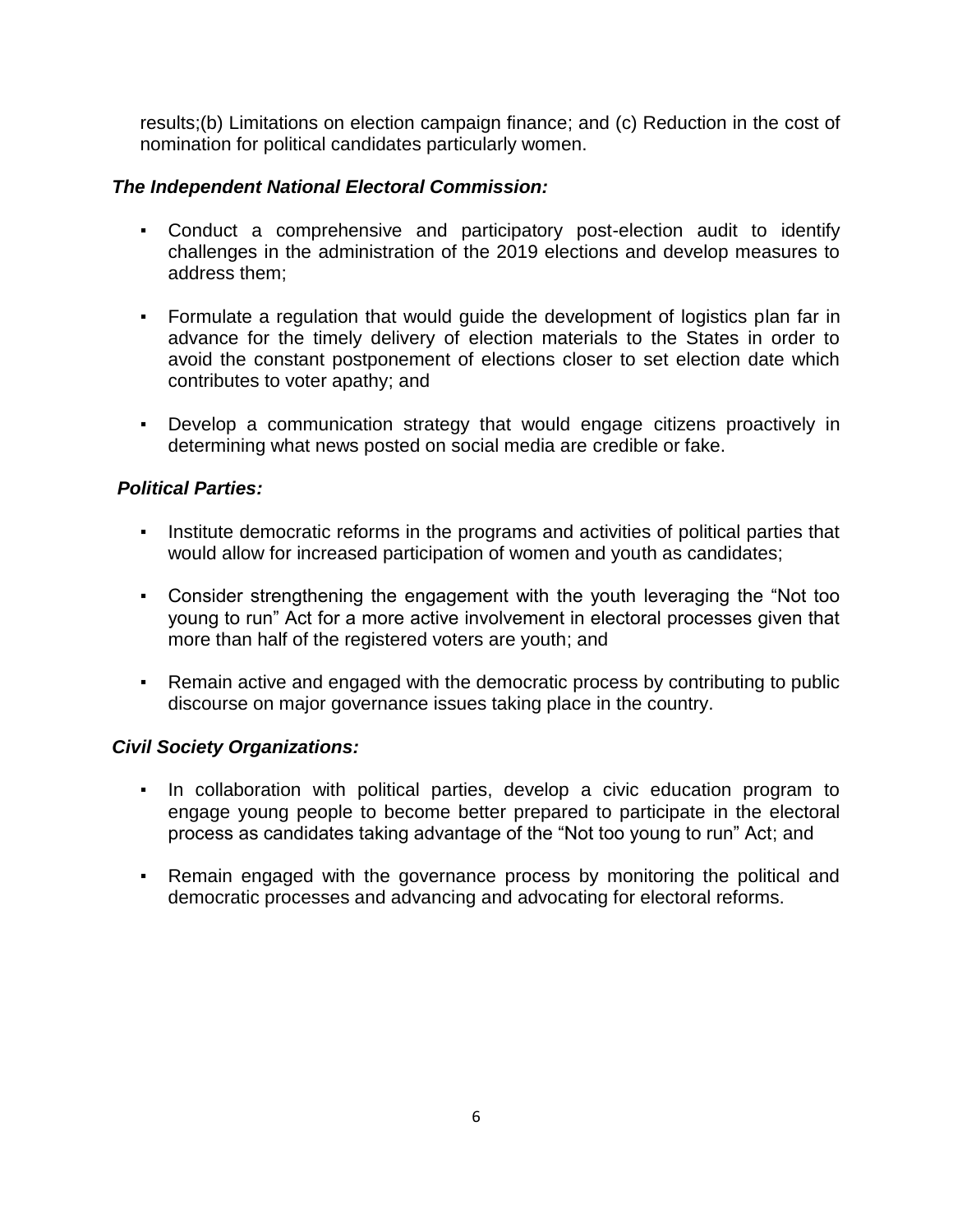#### I. **INTRODUCTION**

Following an invitation from the Independent National Electoral Commission (INEC), the African Union (AU) deployed a Short-Term Observation (STO) Mission to observe the Nigerian Presidential and National Assembly elections, which took place on February 23, 2019. The Mission ran from February 9-28, 2019 and was led by His Excellency Hailemariam Desalegn Boshe, former Prime Minister of the Federal Democratic Republic of Ethiopia, who was assisted by Her Excellency Minata Samate Cessouma, AU Commissioner for Political Affairs.

The Mission also included four (4) core team members and fifty (50) short-term observers drawn from AU member states and the following institutions: Permanent Representatives Committee (PRC) of African Ambassadors accredited to the African Union in Addis Ababa, the Pan-African Parliament (PAP), Election Management Bodies (EMBs) and Civil Society Organizations (CSOs) from across the continent. Staff from the African Union Commission (AUC) and PAP provided support to the Mission.

The overarching mandate of the African Union Election Observation Mission (AUEOM) was to make an impartial, independent, and objective assessment of the electoral process and offer concrete recommendations to improve the conduct of future elections in Nigeria.

Pursuant to this mandate, the Mission undertook several activities, including organizing a two-day briefing program for its observers on February 13-14, 2019 and meeting with the heads of other international missions notably ECOWAS. Other activities included consultations with stakeholders such as the Chairperson of INEC, the leadership of the ruling APC, and the main opposition PDP, representatives of domestic observer groups, security agencies, and attending INEC's regular press briefings.

The Mission conducted its observation activities in accordance with Nigeria's Constitution and electoral law and regulations, as well as key international normative frameworks such as the 2002 OAU/AU Declaration on the Principles Governing Democratic Elections in Africa; the 2007 African Charter on Democracy, Elections and Governance; the 2002 African Union Guidelines for Election Observation and Monitoring Missions; and the 2005 Declaration of Principles for International Election Observation.

The Mission's findings, conclusions and recommendations are based on consultations held with key stakeholders during the immediate period before the elections, a review of the legal and regulatory framework, and direct observation of the opening, voting and counting processes.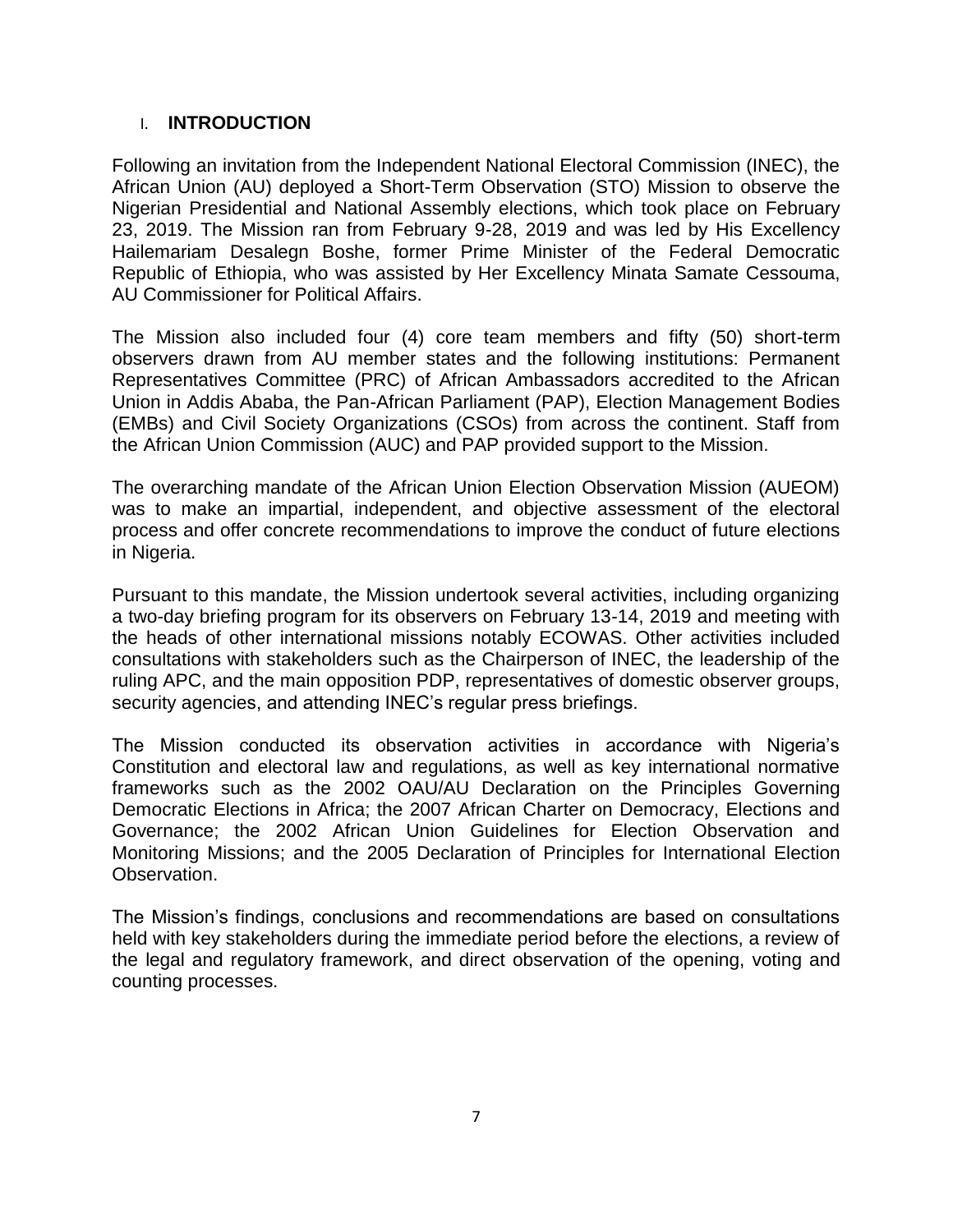# <span id="page-8-0"></span>II. **PRE-ELECTION ENVIRONMENT**

#### <span id="page-8-1"></span>**(a) Background and Context**

The February 23, 2019 Presidential and National Assembly elections were significant for deepening Nigeria's democratic processes and laying a solid foundation for future elections. They marked the sixth successive elections since the end of military rule and a return to multi-party democracy in 1999. The elections offered a unique opportunity for the country to consolidate gains made in its democratic efforts particularly the peaceful transfer of political power between parties, which was achieved for the first time in 2015 when incumbent President Goodluck Johathan conceded to the opposition's Muhammadu Buhari.

The political space for electoral participation and competition has since significantly broadened. 84 Million Nigerians registered to vote, a 25% increase from the 2015 elections with the highest number of voters from Lagos and Kano States. Seventy-three (73) candidates contested the presidential race but essentially the contest was between the two dominant parties, the PDP and APC.

The candidates of these two parties, Atiku Abubakar of PDP and Muhammadu Buhari of APC were both aged over 70 and were veterans of the Nigerian political scene having served as Vice President and President respectively, before.

14,543 candidates ran for seats in the 36 States Houses of Assembly.

Despite the high number of registered voters and contestants, only 34.75% turned out to vote as compared to 44% during the 2015 elections. This could be a signal of growing frustration among the voters, most of whom are young people. The postponement may also explain the voter apathy.

At the same time, Nigeria has a long history of "identity politics" that is linked to religion, region, and ethnicity. However, the regional identity factor was not heightened during the electoral period because the two leading candidates shared similar regional identity profiles. Nonetheless, other identity factors such as ethnicity and religion underpinned the political space.

Stakeholders engaged by the Mission reiterated that the failure on the part of the government to enact the amended Electoral Act for the use of Smart Card Readers (SCRs) and the electronic transmission of results was a missed opportunity for codifying recent improvements in the electoral process. At the same time, the government passed the "Not too young to run" Act that created the prospect for increased youth participation the country's democracy.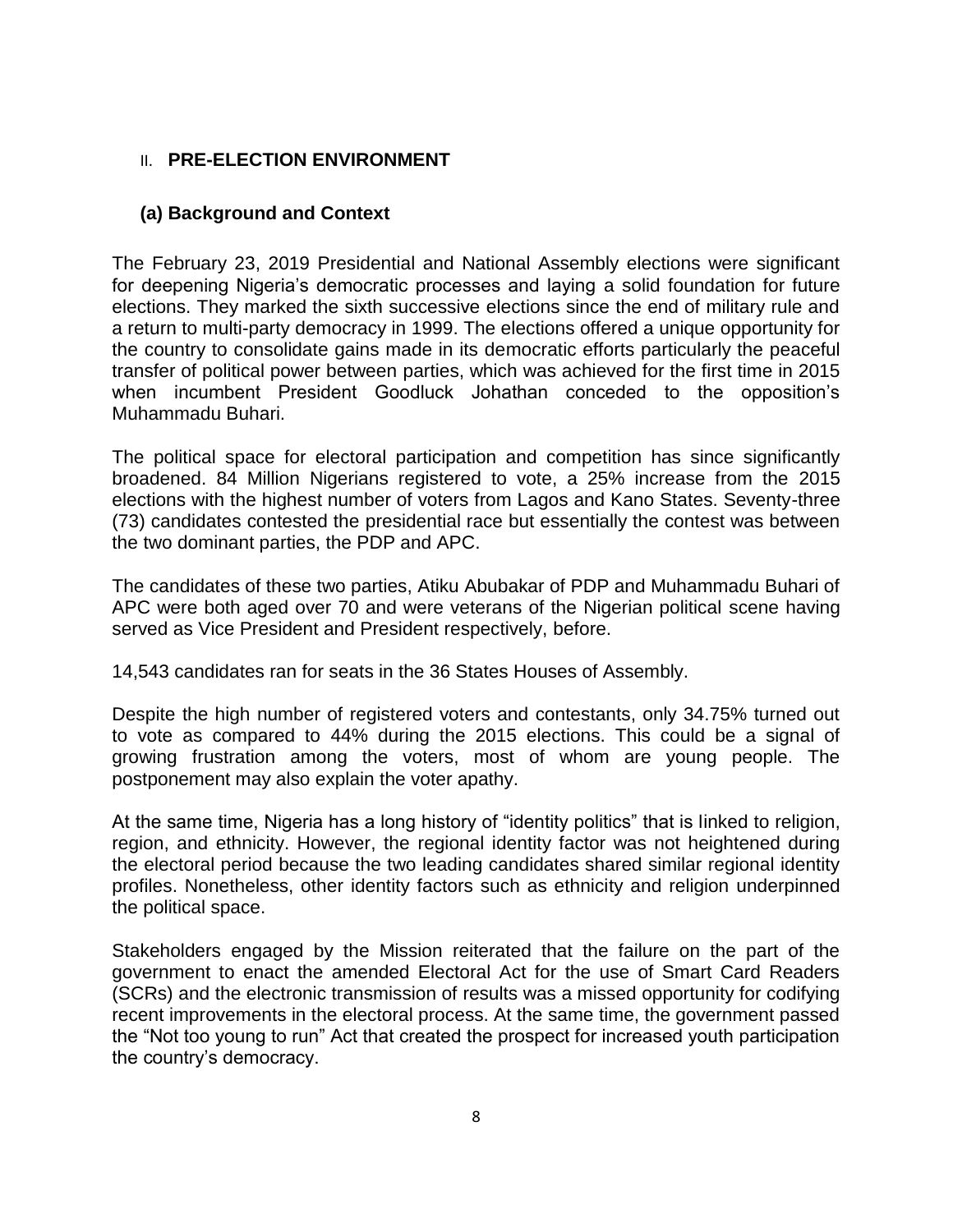The elections were also held within a weakened economic environment. Economically, the country depends on oil for more than half of its revenues, which makes it vulnerable to recession. Unemployment remains high and more than half the population is living in extreme poverty.

By the same token, electoral security remained one of the major challenges faced by Nigeria with continuing instability in the oil-rich Niger Delta and persistent attacks from Boko Haram in the north of the country. The Boko Haram used the election period to stage a series of attacks including an attempt to fire rockets into the city of Maiduguri on the day of the elections.

The lack of political dividend particularly among young voters, frustration with the old order of the two main presidential candidates who have dominated the political scene for years and a declining economic condition underpinned the elections. Other factors included insecurity in some states, and weak internal democracy within political parties.

# <span id="page-9-0"></span>**(b) Legal Framework**

The conduct of democratic elections must be underpinned by an efficient legal framework, which safeguards a country's international obligations, the rule of law, and democratic rights. Nigeria's legal and regulatory framework for the 2019 Presidential and National Assembly Elections comprised mainly the 1999 Constitution of Nigeria, the Electoral Act 2010 (as amended 2015), and the Independent National Electoral Commission Regulations and Guidelines for the Conduct of Elections 2019.Nigeria is also a signatory to international and regional instruments on elections<sup>1</sup>. The AUEOM finds that Nigeria's legal framework provides a good basis for the conduct of democratic elections and adequately covers all aspects and procedures of the electoral process. It is further noted that Nigeria's electoral legal framework is contained mainly in one consolidated piece of legislation, the Electoral Act, making it easily accessible and simple to use.

The AUEOM notes that the Constitution, the Electoral Act, and the INEC Regulations and Guidelines align with Nigeria's international obligations. The legal framework provides for a constitutional democracy and the principle of the supremacy of the Constitution<sup>2</sup>, democracy and social justice, declaring "sovereignty belongs to the people of Nigeria from whom government... derives all its powers and authority"<sup>3</sup>. It establishes the separation of powers under sections 4, 5, and 6. It also guarantees freedom, equality, and justice<sup>4</sup>. The Constitution has enshrined fundamental freedoms, which are central to democratic elections such as freedom of thought, conscience and

l <sup>1</sup>For example, the UN International Covenant on Civil and Political Rights, the International Convention on the Elimination of All Forms of Discrimination against Women (UN CEDAW), the African Charter on Human and Peoples' Rights and the ECOWAS Protocol on Democracy and Good Governance. <sup>2</sup>See sections 1 and 13 of the 1999 Constitution of the Republic of Nigeria.

<sup>&</sup>lt;sup>3</sup>See section 14 of the Constitution.

<sup>4</sup>See the preamble to the Constitution.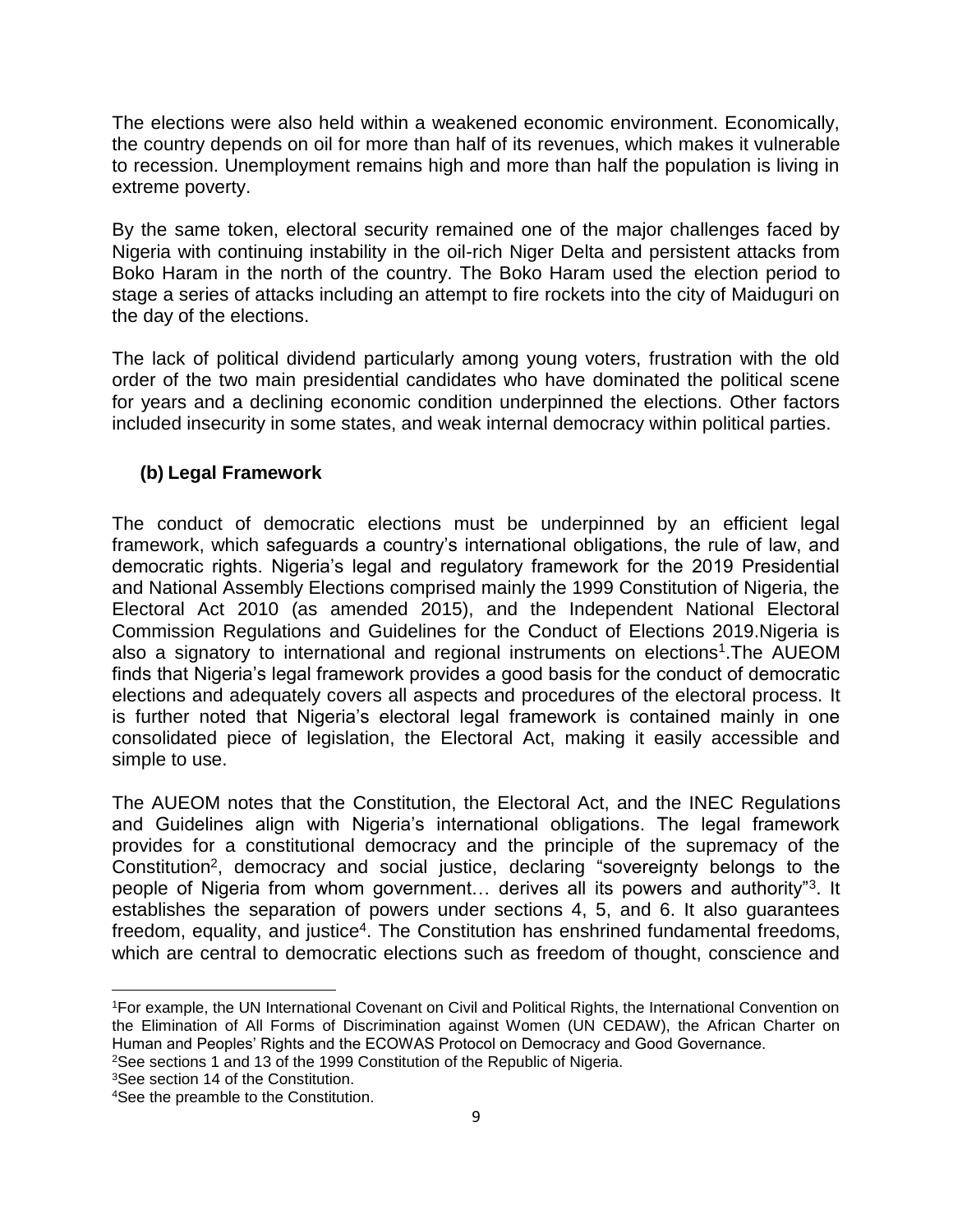religion<sup>5</sup>, right to peaceful assembly and association<sup>6</sup> and the right to freedom of expression and the press<sup>7</sup>. It has established the INEC under section 153 and guarantees its independence under section 158. The Electoral Act provides for functions of the INEC and establishes the Independent National Electoral Commission Fund<sup>8</sup>, which acts as a vehicle for the INEC's financing. It also provides for continuous voter registration<sup>9</sup>.

The AUEOM also observed, however, that the legal framework does not prescribe the elections date, leaving the INEC with a large latitude in choosing the same.<sup>10</sup> The AUEOM finds this to be problematic as there is no certainty in the law as to when elections will be held. It is proposed therefore that the legal framework provides for a specific elections date. The AUEOM observes that the legal framework provides for postponement of elections in certain cases but bemoans the fact that there is no period indicated for the postponed elections to be conducted. This leaves INEC with too much leeway in choosing the elections date. The legal framework also lacks specific provisions for the enhancement of women's participation in politics and elections.

<span id="page-10-0"></span>All in all, however, the AUEOM finds that Nigeria's electoral legal framework is conducive for credible democratic elections.

# **(c) Electoral Administration**

The 1999 Constitution of the Federal Republic of Nigeria establishes the INEC under section 153 and guarantees its independence under section 158(1). INEC is mandated to direct and supervise the conduct of elections and referenda, constituency delimitation, registration and regulation of political parties, registration of voters, civic and voter education, establishment of polling units, and prosecution of electoral offences. INEC also appoints the elections date. INEC comprises the Chairman, twelve National Commissioners and thirty-seven Resident Electoral Commissioners one for each of the thirty-six states and the Federal Capital Territory.

The AUEOM finds that the INEC was well funded from the Consolidated Fund, via the INEC Fund established under section 3 of the Electoral Act, to finance all its budgetary requirements for the Elections.

The AUEOM finds that the main challenge for the INEC in the conduct of the 2019 General Elections was logistical in nature and, arsons on several INEC warehouses damaging sensitive materials. The postponement of the Elections that followed these challenges notwithstanding, the AUEOM finds that the postponement by a week,

l

<sup>5</sup>See section 38.

<sup>6</sup>See section 40 of the Constitution.

<sup>&</sup>lt;sup>7</sup>See section 39 of the Constitution.

<sup>8</sup>See section 3 of the Electoral Act.

<sup>&</sup>lt;sup>9</sup>See section 10 of the Electoral Act.

<sup>10</sup>See section 25(2) of the Electoral Act.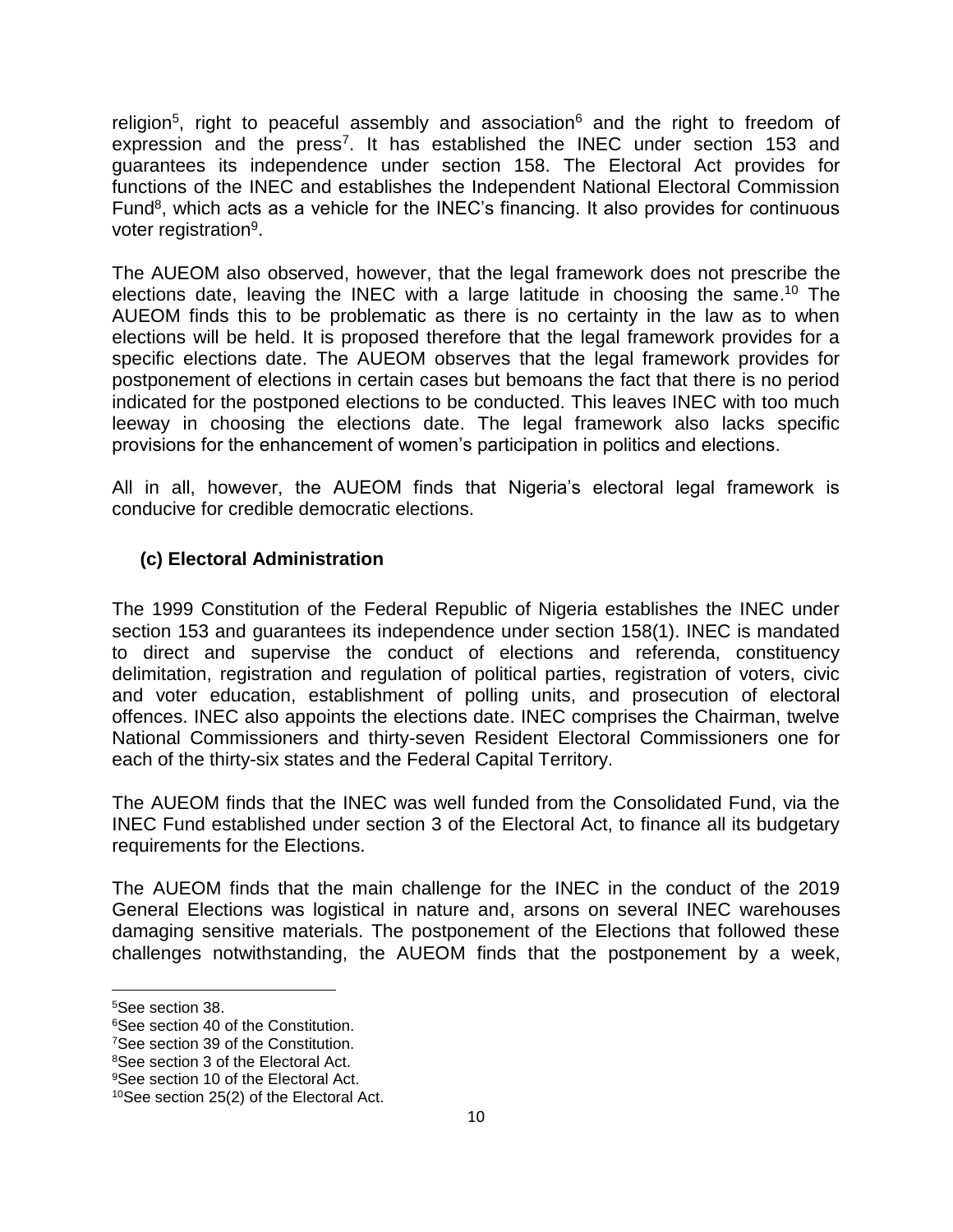although it was announced only 5 hours before the polls were to open, was in line with good electoral practice as the logistical challenges would very likely have resulted in non-availability of polling materials thereby undermining INEC's competence to deliver a credible election. The AUEOM finds the reasons for the postponement that were given by INEC to be cogent and verifiable as stipulated under section 26(1) of the Electoral Act.

Barring the logistical challenges, which led to the postponement of the Elections, the Mission observes that all other stages of the electoral process had been carried out in line with the electoral calendar. Further, in the week following the postponement, INEC managed to swiftly achieve the deployment of materials, the movement of personnel and reconfiguration of smart card readers, ballot papers, result sheets and non-sensitive materials in readiness for the rescheduled Elections.

# <span id="page-11-0"></span>**(d) Participation of Women, Youth and Marginalized Groups**

Nigeria is party to several international and regional instruments that seek to promote and enhance equal political participation of women, youth and marginalized groups.<sup>11</sup> These instruments oblige nations to take appropriate measures to protect, promote and fulfill human rights and fundamental freedoms in all aspects of life. Consistent with these obligations, the 1999 Constitution of Nigeria, reinforced by the legal framework, confers equal rights of participation to its citizens in all spheres of public life, including in the electoral process.<sup>12</sup>

Despite Nigeria's commitment to promotion of gender equality in the political sphere, through ratification of the various instruments, the Mission noted that the legal framework lacks specific provisions to address and enhance political inclusion of women. While there is a National Gender Policy (NGP) 2006 in place, a Gender and Equal Opportunities Bill, aimed at bringing domestic laws in line with international commitments, has been pending since 2010. Continued political exclusion of women is not only a blow to the quest for gender equality but also risks slowing down the nation's democratic gains.

While women recorded high numbers of registered voters at 47.14%, their participation as candidates remained low. Although there was a slight increase in the number of women presidential candidates compared to the 2015 elections, overall, female candidates represented only 11.36% of all nominated candidates.. Women represented 30.13% of the candidates for the vice presidential seat; 12.34% (Senate); 11.39 (House of Representative – HOR); 3.07% (governorship); and 11.4% (deputy governorship). The expectation of enhancing the political participation of women was dimmed by such

 $\overline{a}$ 

<sup>11</sup> These include: International Covenant on Civil and Political Rights; Convention on Political Rights of Women; Convention on the Elimination of All Forms of Discrimination against Women; Convention on Rights of Persons with Disability; Protocol to the African Charter on Human and People's Rights on the Rights of Women in Africa and African Youth Charter.

<sup>12</sup> Sections 17, 39, 40 of the Constitution.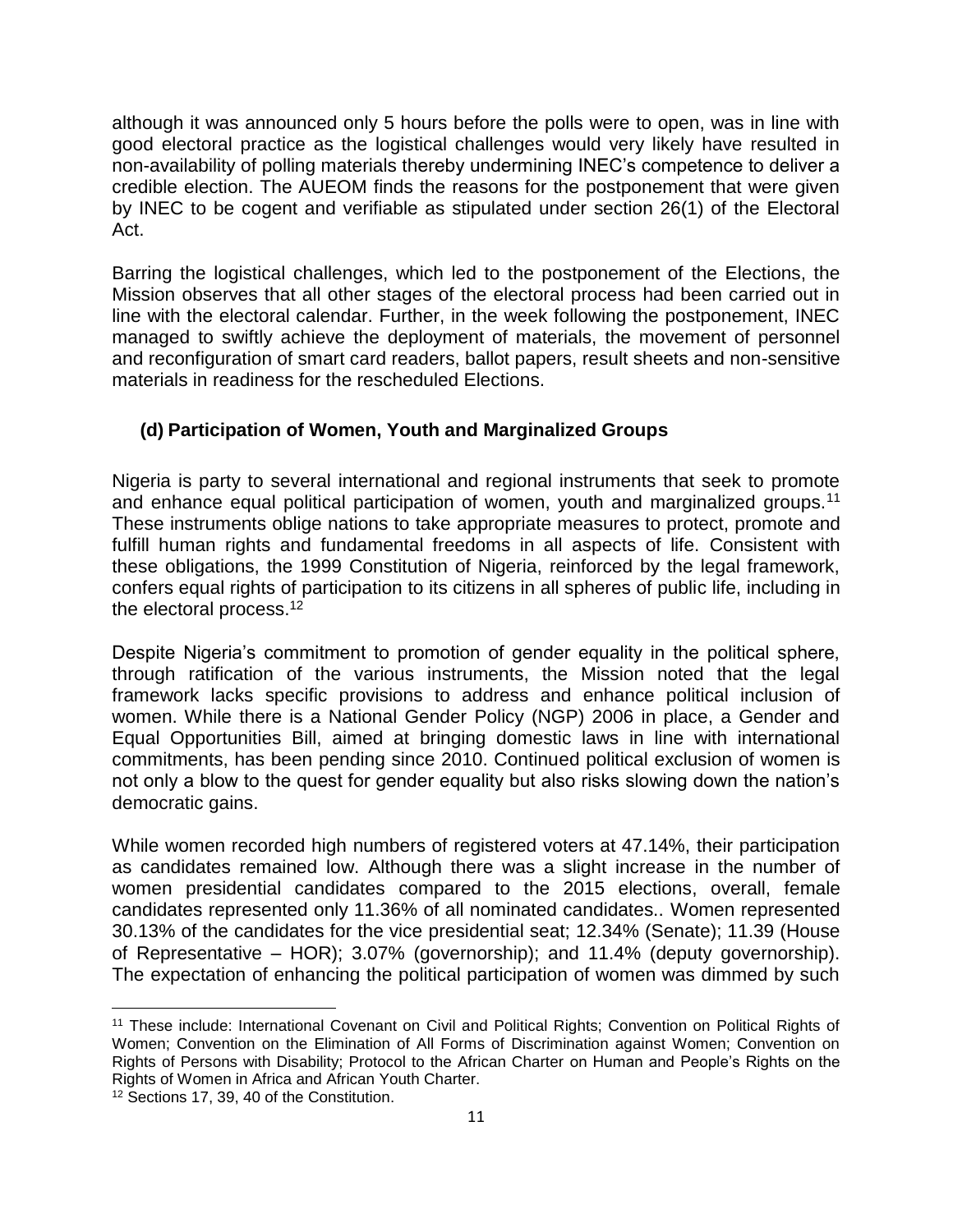a low starting point. Even if all candidates were to be elected, at 11.36%, the numbers still fell short of the recommended threshold of 30% in the NGP.

The AUEOM noted the enactment of the "Not Too Young to Run" Act in 2018 which has lowered the minimum age requirement for elective offices and propels the country towards inclusive political participation for the youth. This has an ultimate impact of deepening and sustaining democracy. The mission noted that the youth recorded high numbers of registered voters at 51.1%. Their numbers as candidates also significantly increased from the previous election signifying a positive impact of the new law. For the 2019 elections, the youth represented 34.2% of the total candidates compared with 21% in 2015. Specifically, of the total candidates for the various elective seats, the youth represented 13.4% (Senate); 27.4% (HOR); 9.8% (governorship); 22.9 % (deputy governorship); and 41.8% (State House of Assembly - SHoA). In comparison, youthful candidates for the 2015 elections represented 10% of the candidates for the Senate seat; 18% (HOR); 5.3% (governorship); 16% (deputy governorship); and 29% (SHoA). The mission further observed that several young people were recruited as candidates' agents and polling staff. This demonstrated a commendable level of youth mobilization for political participation.

The Mission commends INEC's inclusion of Persons with Disabilities (PWDs) in the electoral process. These included the adoption of a Framework on Access and Participation of PWDs, provision of magnifying glasses for visually impaired voters and posters for those with hearing impairments, to increase their participation in the electoral process.

#### <span id="page-12-0"></span>**(e) Participation of Civil Society Organisations**

The AUEOM found that CSOs actively participated in the electoral process through observation and dissemination of voter information. The most prominent CSOs involved in the elections included YIAGA AFRICA, which fielded several thousands of domestic observers across the country before and during the elections; the Women Situation Room (WSR) and the Centre for Democracy and Development (CDD).

The active involvement of these organisations helped to raise awareness among voters and reinforced the transparency and credibility of the electoral process.

# <span id="page-12-1"></span>**(f) Campaign**

The AUEOM observed limited political campaign activities during the extended oneweek period and these were largely peaceful. It also gathered from stakeholder consultations that earlier campaigns were generally violence-free. Political parties and candidates exercised their fundamental rights of association, free speech and assembly without significant restrictions. However, there were reports of the use of inflammatory language and intimidation of political opponents during the campaign period.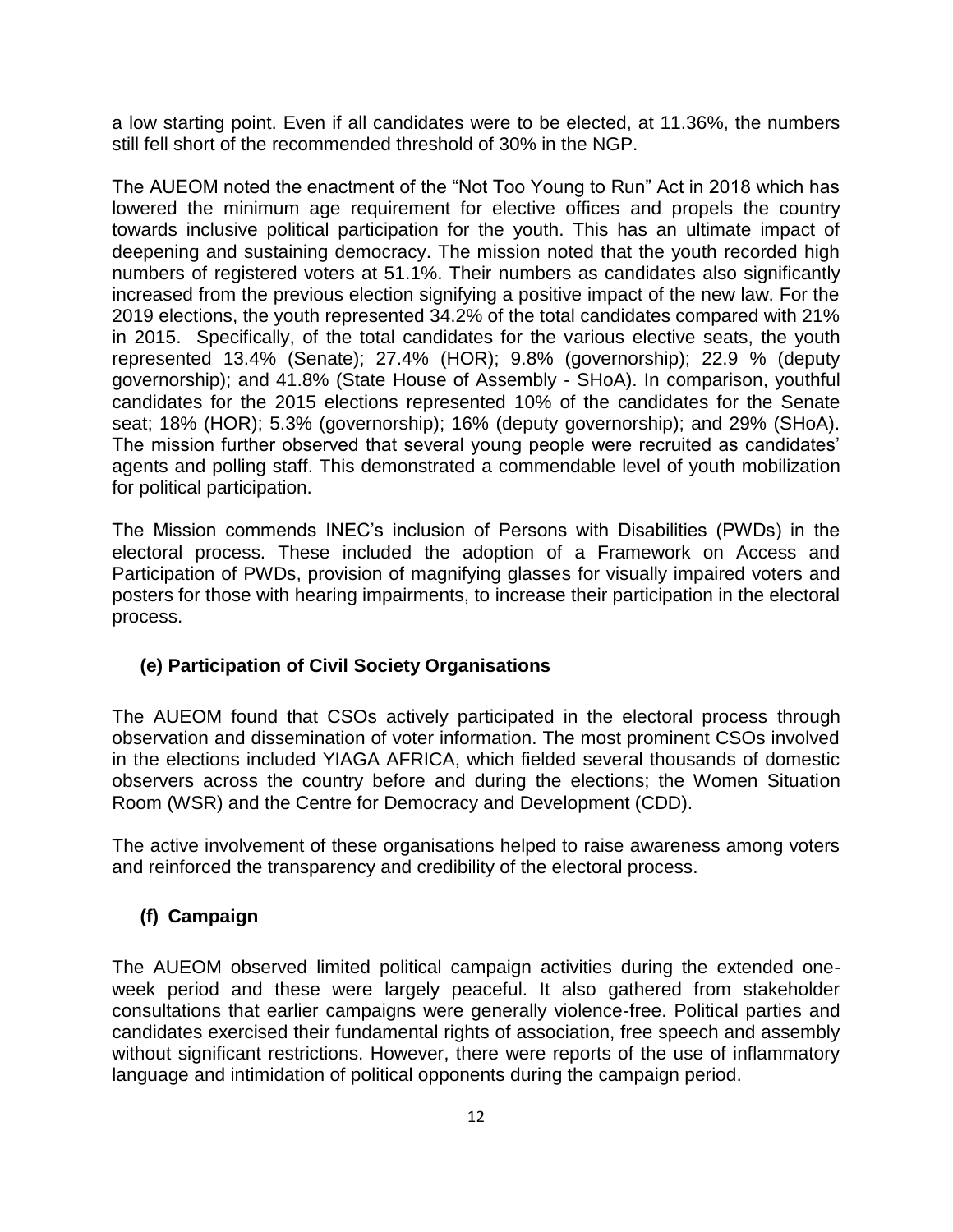# <span id="page-13-0"></span>**(g) Security**

The 2019 elections took place in a generally peaceful environment. Nevertheless, certain parts of the country, particularly in the North East, South-South and Middle Belt regions, faced security challenges. On Election Day, there were reports of bomb blasts and violence in some regions. The Mission observed that the destruction of election materials including over four thousand Smart Card Readers, ballot boxes, and voter registers and fire incidents at INEC warehouses in Plateau and Anambra States impacted on the timely conduct of the elections in those States. It further notes that the collaborative relationship between INEC and the Inter-Agency Consultative Committee on Election Security (ICCES) contributed to the generally peaceful elections.

# <span id="page-13-1"></span>**(h) Media Environment**

The media played a critical role during the election as a platform for candidates to communicate their political agendas and educate the electorate. The AUEOM notes that the media in Nigeria is diverse and largely accessible. However, the misuse of social media in propagating misinformation about the electoral process and the contestants has implications for the country's democracy, peace and stability.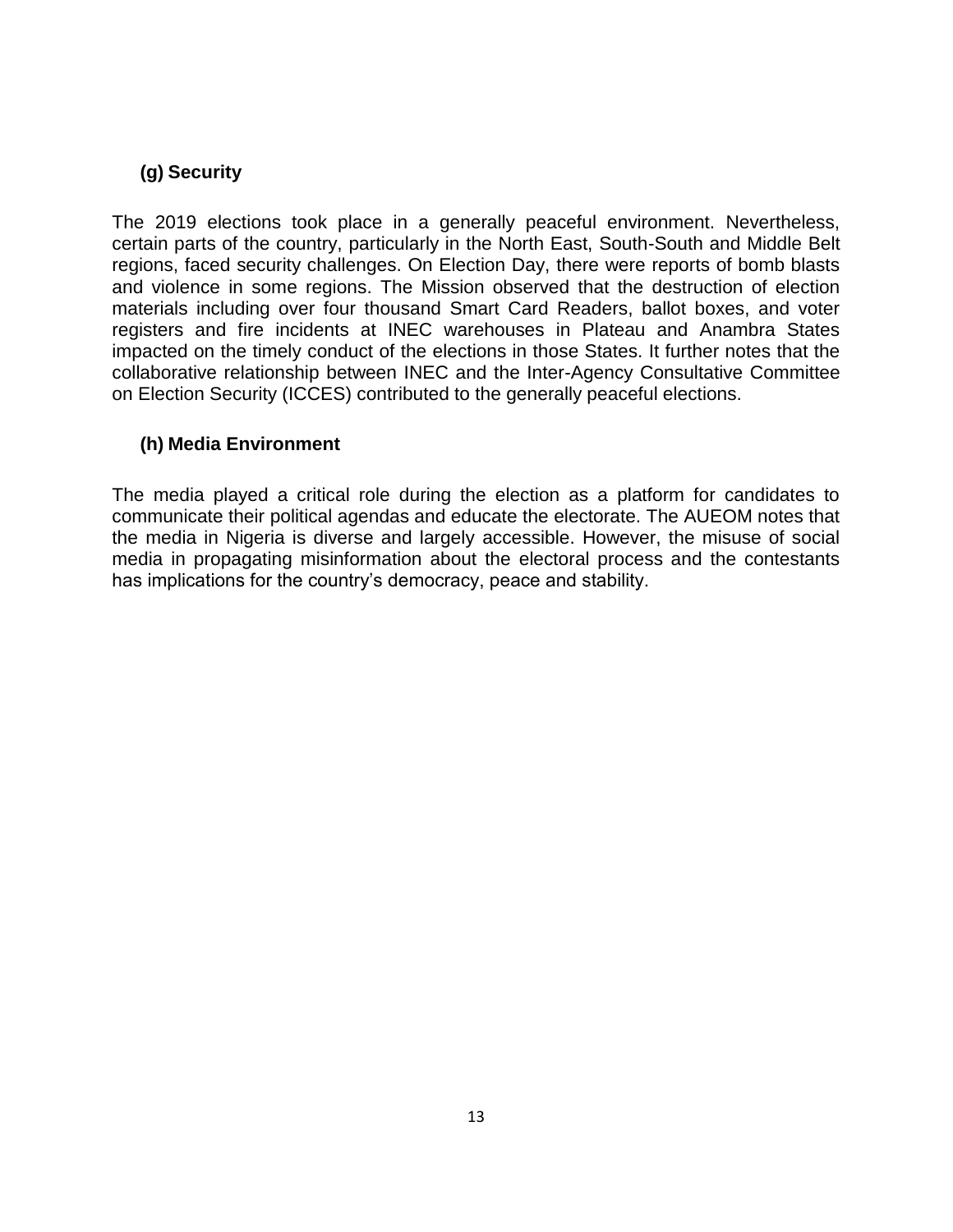#### <span id="page-14-0"></span>III. **ELECTION DAY OBSERVATIONS**

On Election Day, the AUEOM deployed 50 observers to 123 voting points in 13 states representing the 6 geopolitical regions. Below is a summary of the Mission's observations on the opening, voting, closing and counting processes:

#### <span id="page-14-1"></span>(a) **Opening**

The AUEOM observed opening procedures at 16 voting points. 87% were in urban areas while 13% were in rural areas. All of the voting points observed opened late. The average delay was over an hour. The reasons for the delayed opening were late arrival of polling officials and election materials as well as poor preparation of voting points.

More than half of the AU observer teams reported lack of essential election materials in the voting points observed as follows: Ballot Boxes (25%), Polling booths (25%), Ballot Papers (25%), Copy of voter register (25%), Envelopes (25%), Indelible ink- marker pen (25%), Polling station journal (25%), Forms (25%), Seals (25%), Stamps (75%), and Smart Card Readers (25%).

Despite these challenges, all observers reported that the environment outside the polling units was generally peaceful, except for a few polling units which hard crowd control issues due to overcrowding and congestion.

Generally, polling staff did not demonstrate sufficient knowledge and competence in application of the opening procedures.

Thirteen (13) of the sixteen (16) voting points observed were not accessible to Persons with Disabilities (PWDs) due to their placement on uneven ground.

Party agents were present and performed their duties without restriction. Similarly, the presence of security personnel outside the polling units was observed and their performance was non-intrusive.

# <span id="page-14-2"></span>(b) **Voting**

The AUEOM observed polling in 123 voting points. 65% of these were in urban areas while 35% were in rural areas. They reported that, although opening was delayed, voting took place in a relatively peaceful environment.

The AUEOM observed that voters exercised their right to vote without systematic restriction. The secrecy of the vote was guaranteed in 85.4% of the voting points observed. Where it was not guaranteed it was mainly due to overcrowding.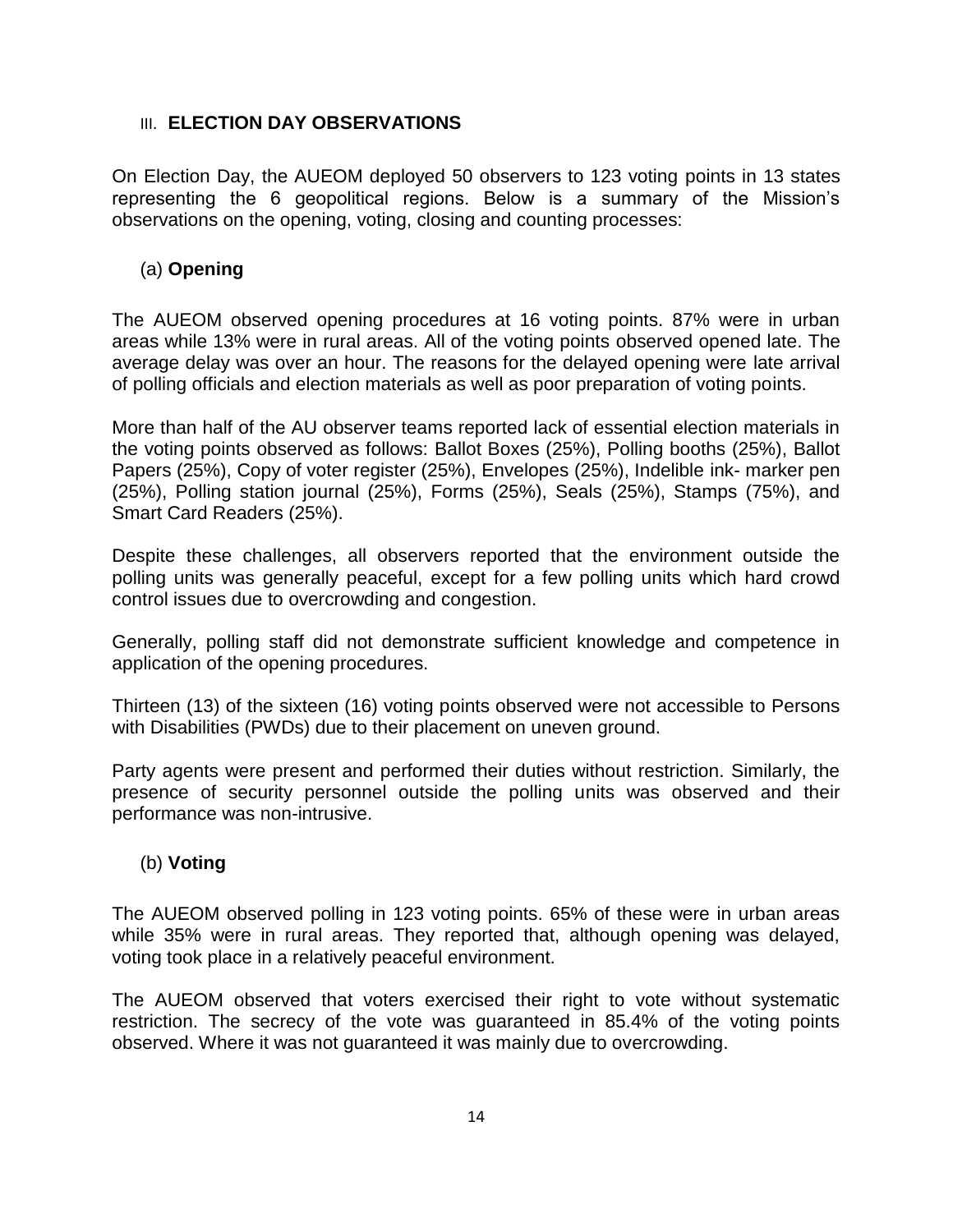Over 90% of voting points observed were laid out in a manner that allowed for easy flow of voters. Ballot boxes were placed in public view.

Observers reported that the polling procedures such as verification, authentication and accreditation of voters were adhered to in 98.4% of the voting points observed.

In 7.3% of the voting points observed, the process was temporarily stopped due to malfunctioning of the smart card readers and insufficient materials.

In 91.1% of the voting points observed, priority was given to PWDs, the aged, expectant and nursing mothers. The AUEOM noted that assistance was given to persons unable to vote. Contrary to the requirement that such assistance be provided by a person chosen by the voter other than polling staff, party agents or security personnel, in the majority of the cases the voters were aided by polling staff.

87.7% of the voting points observed were not accessible to PWDs. Challenges to such voters included polling units that were mounted in upstairs rooms with a flight of stairs but no ramps provided, polling units on uneven grounds at and obstruction of the entrance to polling units by crowds.

<span id="page-15-0"></span>The AUEOM observed a commendable representation of women as polling staff (50%), citizen observers (45%) and party agents (12%).

#### (c) **Closing and Counting**

The AUEOM observed closing procedures in 16 voting points. Of these, thirty eight percent (38%) did not close at 2PM due to late opening as voters already on the queue at closing time were allowed to vote as provided by the law.

The closing and counting procedures were adhered to in over 80% of the voting points observed. Where they were not observed, it was mainly due to inconsistencies in determining valid and invalid votes and failure to publicly post the result forms at the polling units.

In all (100%) voting points observed, the polling personnel completed the necessary documentation for the counting and closing processes at the end of the elections. However, copies of the result forms were not posted publicly in 13% of the voting points observed.

Despite the challenges noted above, Election Day operations were administered in a manner that allowed the free expression of the will of the voters.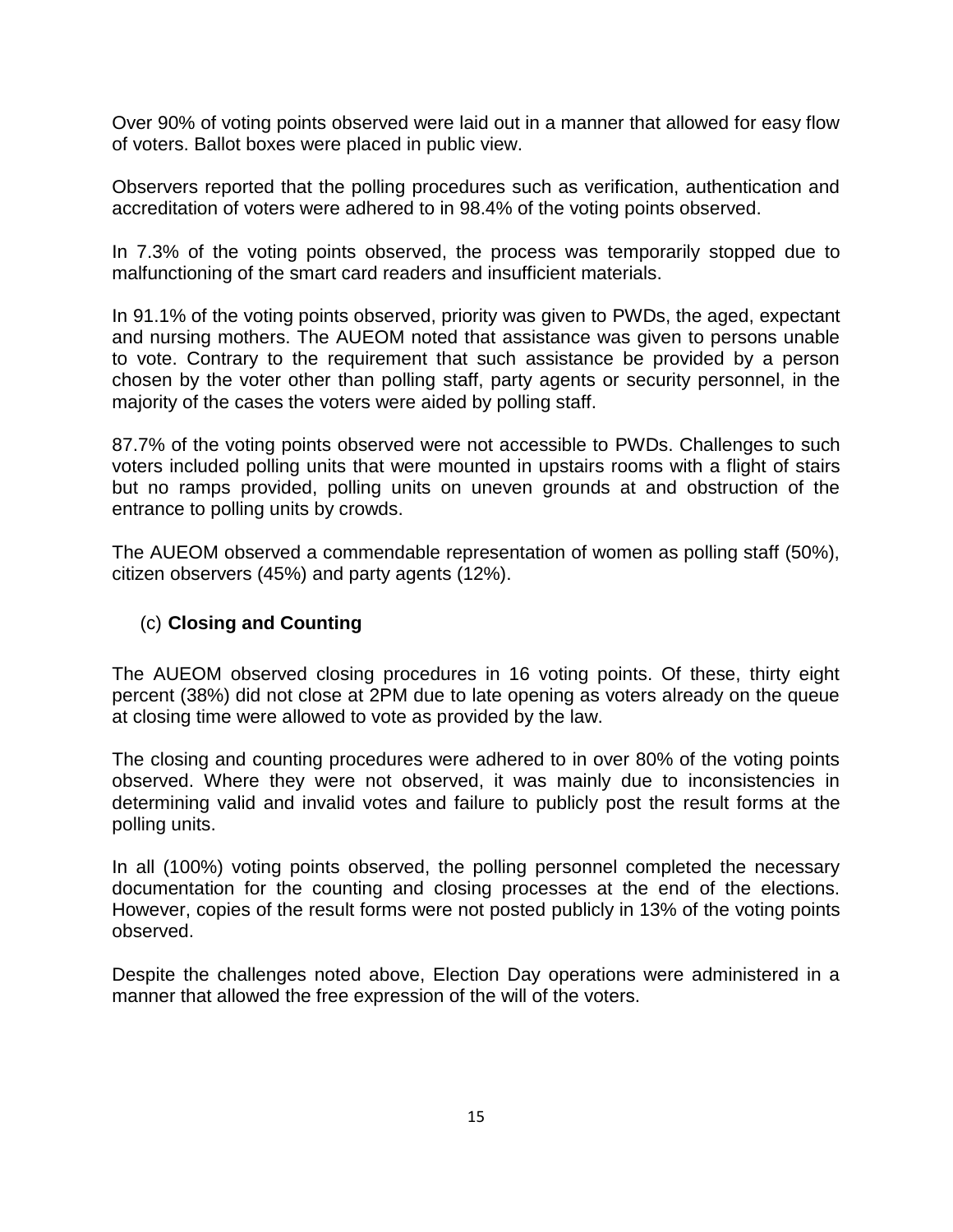# <span id="page-16-1"></span><span id="page-16-0"></span>IV. **CONCLUSION AND RECOMMENDATIONS**

# **(a) Conclusion**

In view of its findings, the AUEOM concludes that the 23 February 2019 Presidential and National Assembly elections were conducted within an improved legal framework and political environment that allow for broad participation by citizens, and largely satisfy AU and international standards for democratic elections. Notwithstanding the complex security environment and operational and logistical challenges experienced in the run up to Election Day, the INEC managed the process in a transparent and professional manner, and in accordance with the relevant laws governing elections in Nigeria. INEC also enjoyed broad confidence and trust from stakeholders and there was little doubt in its ability to conduct credible elections, except for the late communication to the public of challenges related to its electoral preparedness. However, the consistent pattern of postponing elections in Nigeria at the eleventh hour has the potential of undermining confidence in the electoral process and democratic institutions.

# <span id="page-16-2"></span>**(b) Recommendations**

In the spirit cooperation, the AUEOM offers the following recommendations for consideration by relevant stakeholders for the advancement of future elections and consolidating the country's democracy.

#### *To the Government*

▪ Consider electoral reforms by amending the Elections Law to include the following: Consider electoral reforms by amending the Elections Law to include the following:(a) Compulsory use of smart card reader electronic transmission of results;(b) Limitations on election campaign finance; and (c) Reduction in the cost of nomination for political candidates particularly women.

# *To Independent National Electoral Commission*

- Conduct a comprehensive and participatory post-election audit to identify challenges in the administration of the 2019 elections and develop measures to address them;
- Formulate a regulation that would guide the development of logistics plan far in advance for the timely delivery of election materials to the States in order to avoid the constant postponement of elections closer to set election date which contributes to voter apathy; and